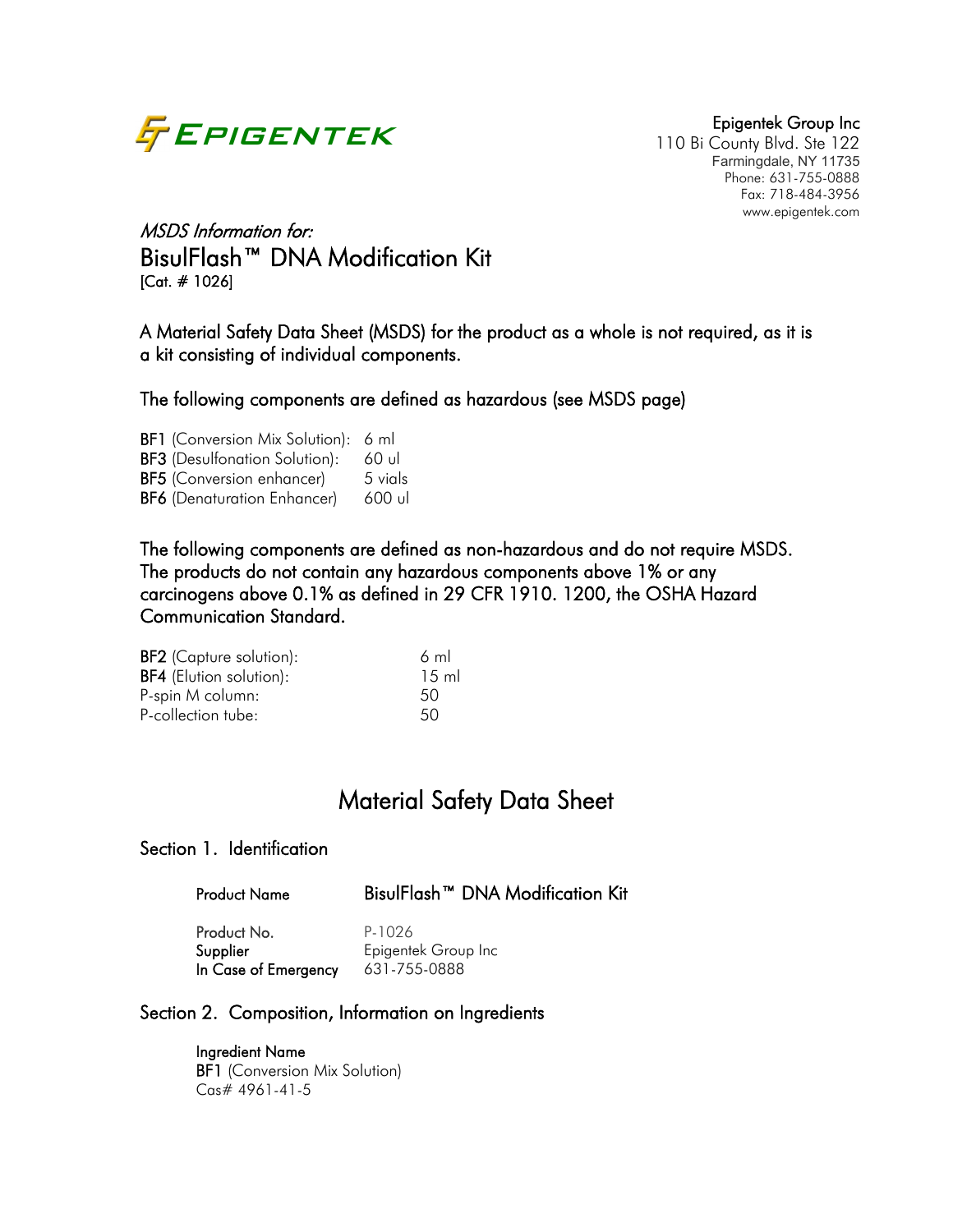### Section 3. Hazards Identification

**Classification of the substance or mixture GHS Classification in accordance with 29 CFR 1910 (OSHA HCS)** Skin irritation (Category 2), H315 Eye irritation (Category 2A), H319 Specific target organ toxicity - single exposure (Category 3), Respiratory system, H335 For the full text of the H-Statements mentioned in this Section, see Section 16. Potential Health Effects

### Section 4. First Aid Measures

#### **Description of first aid measures General advice**

Consult a physician. Show this safety data sheet to the doctor in attendance.Move out of dangerous area.

**If inhaled**

If breathed in, move person into fresh air. If not breathing, give artificial respiration. Consult a physician.

#### **In case of skin contact**

Wash off with soap and plenty of water. Consult a physician.

#### **In case of eye contact**

Rinse thoroughly with plenty of water for at least 15 minutes and consult a physician.

#### **If swallowed**

Never give anything by mouth to an unconscious person. Rinse mouth with water. Consult a physician.

#### **4.2 Most important symptoms and effects, both acute and delayed**

The most important known symptoms and effects are described in the labelling (see section 2.2) and/or in section 11

#### **4.3 Indication of any immediate medical attention and special treatment needed** No data available

### Section 5. Fire Fighting Measures

#### **Extinguishing media Suitable extinguishing media** Use water spray, alcohol-resistant foam, dry chemical or carbon dioxide. **5.2 Special hazards arising from the substance or mixture** No data available **5.3 Advice for firefighters** Wear self-contained breathing apparatus for firefighting if necessary. **5.4 Further information** No data available

### Section 6. Accidental Release Measures

#### **6.1 Personal precautions, protective equipment and emergency procedures**

Use personal protective equipment. Avoid dust formation. Avoid breathing vapours, mist or gas. Ensure adequate ventilation. Evacuate personnel to safe areas. Avoid breathing dust. For personal protection see section 8.

**6.2 Environmental precautions**

Do not let product enter drains.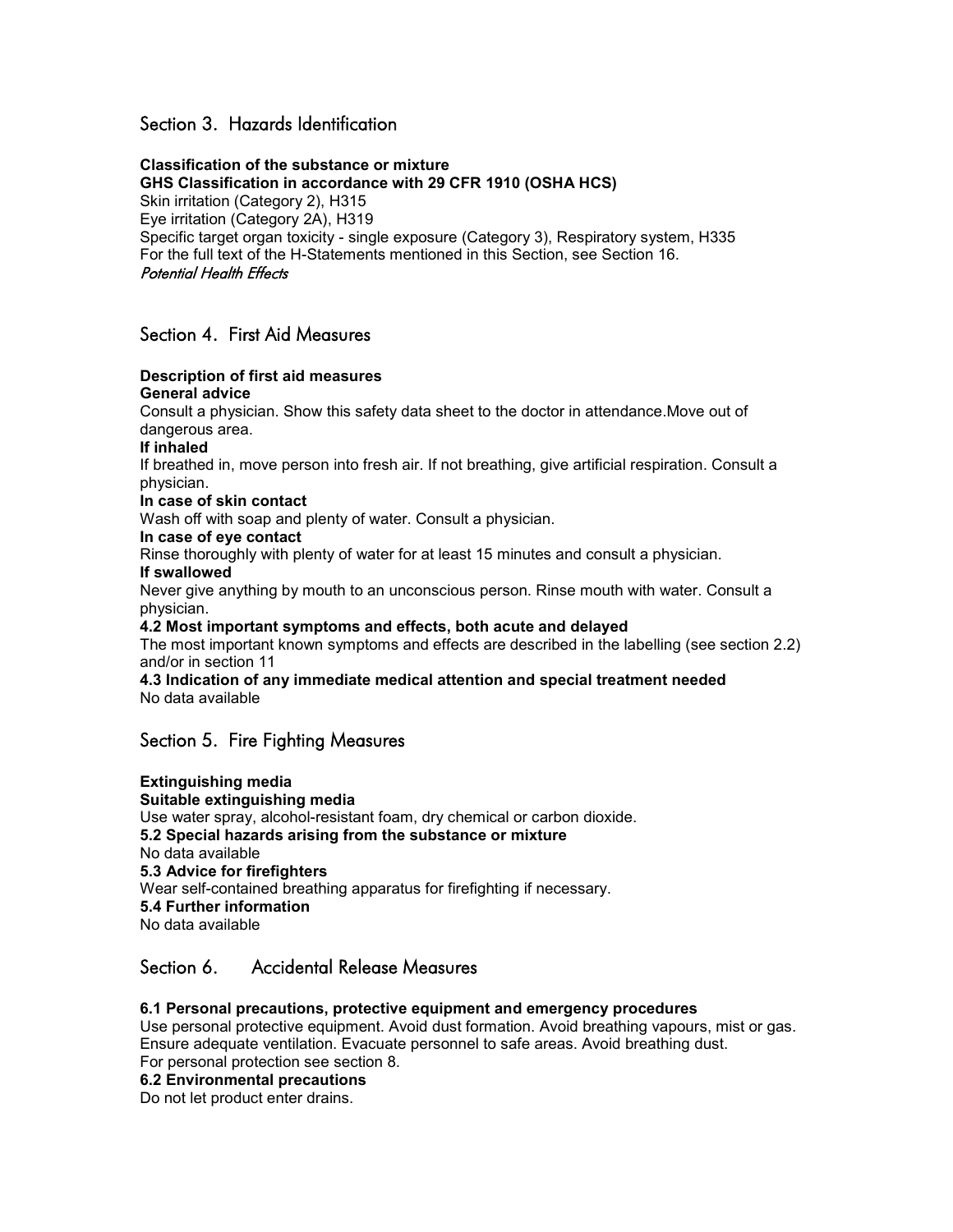#### **6.3 Methods and materials for containment and cleaning up**

Pick up and arrange disposal without creating dust. Sweep up and shovel. Keep in suitable, closed containers for disposal.

#### **6.4 Reference to other sections**

For disposal see section 13.Section 7. Handling and Storage

Keep in a tightly closed container. Protect from physical damage. Store in a cool, dry, ventilated area away from sources of heat, moisture, and incompatibilities. Wash hands thoroughly after handling.

### Section 7. Handling and Storage

#### **7.1 Precautions for safe handling**

Avoid contact with skin and eyes. Avoid formation of dust and aerosols. Provide appropriate exhaust ventilation at places where dust is formed.Normal measures for

preventive fire protection.

For precautions see section 2.2.

#### **7.2 Conditions for safe storage, including any incompatibilities**

Keep container tightly closed in a dry and well-ventilated place.

**7.3 Specific end use(s)**

Apart from the uses mentioned in section 1.2 no other specific uses are stipulated

### Section 8. Exposure Controls/Personal Protection

#### **8.1 Control parameters**

#### **Components with workplace control parameters**

Contains no substances with occupational exposure limit values.

#### **8.2 Exposure controls**

#### **Appropriate engineering controls**

Handle in accordance with good industrial hygiene and safety practice. Wash hands before breaks and at the end of

workday.

#### **Personal protective equipment**

#### **Eye/face protection**

Safety glasses with side-shields conforming to EN166 Use equipment for eye protection tested and approved under appropriate government standards such as NIOSH (US) or EN 166(EU). **Skin protection**

Handle with gloves. Gloves must be inspected prior to use. Use proper glove removal technique (without touching glove's outer surface) to avoid skin contact with this product. Dispose of contaminated gloves after use in accordance with applicable laws and good laboratory practices. Wash and dry hands.

#### **Body Protection**

Impervious clothing, The type of protective equipment must be selected according to the concentration and amount of the dangerous substance at the specific workplace.

#### **Respiratory protection**

For nuisance exposures use type P95 (US) or type P1 (EU EN 143) particle respirator.For higher level protection use type OV/AG/P99 (US) or type ABEK-P2 (EU EN 143) respirator cartridges. Use respirators and components tested and approved under appropriate government standards such as NIOSH (US) or CEN (EU).

**Control of environmental exposure**

**Do not let product enter drains.**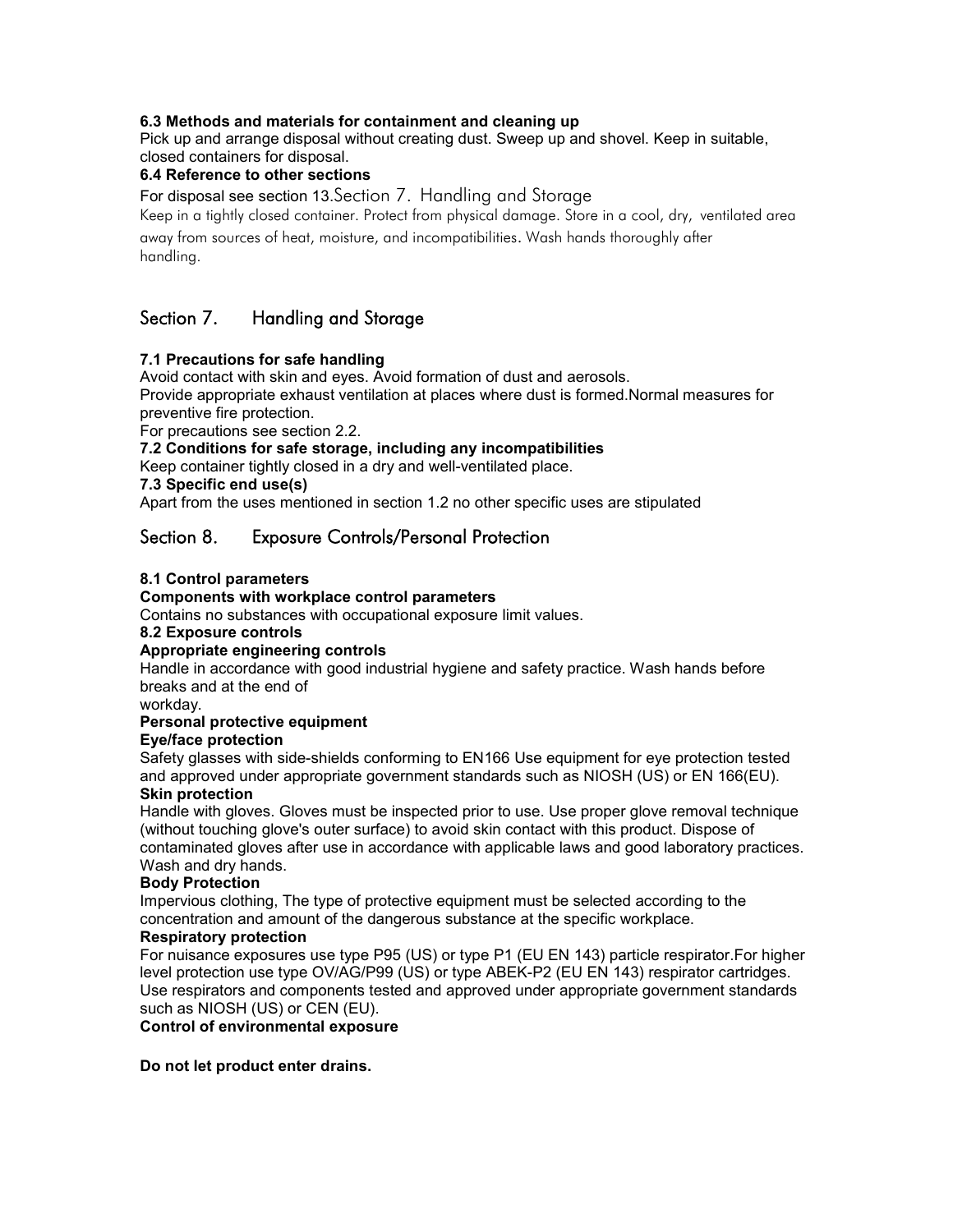### Section 9. Physical and Chemical Properties

**9.1 Information on basic physical and chemical properties** a) Appearance Form: solid b) Odour No data available c) Odour Threshold No data available d) pH No data available e) Melting point/freezing point Melting point/range: 280 °C (536 °F) - dec. f) Initial boiling point and boiling range No data available g) Flash point No data available h) Evaporation rate No data available i) Flammability (solid, gas) No data available j) Upper/lower flammability or explosive limits No data available k) Vapour pressure No data available l) Vapour density No data available m) Relative density No data available n) Water solubility No data available o) Partition coefficient: noctanol/water No data available p) Auto-ignition temperature No data available q) Decomposition temperature No data available r) Viscosity No data available s) Explosive properties No data available t) Oxidizing properties No data available **9.2 Other safety information** No data available

### Section 10. Stability and Reactivity

**10.1 Reactivity** No data available **10.2 Chemical stability** Stable under recommended storage conditions. **10.3 Possibility of hazardous reactions** No data available **10.4 Conditions to avoid** Avoid moisture. **10.5 Incompatible materials** Strong oxidizing agents **Hazardous decomposition products** Hazardous decomposition products formed under fire conditions. - Carbon oxides, Nitrogen oxides (NOx), Hydrogen chloride gas Other decomposition products - No data available

#### **In the event of fire: see section 5**

Section 11. Toxicological Information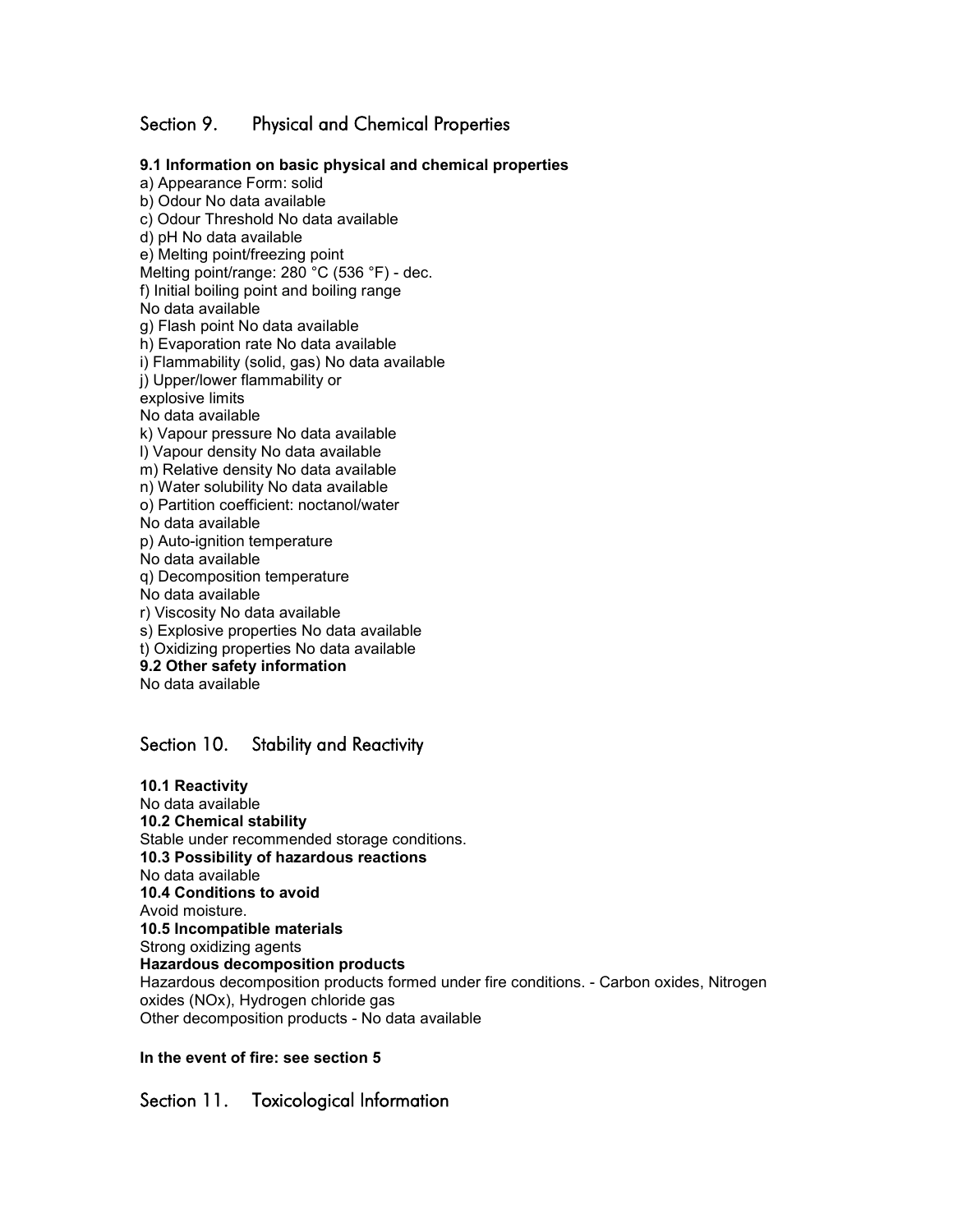**11.1 Information on toxicological effects Acute toxicity** No data available Dermal: No data available No data available **Skin corrosion/irritation** No data available **Serious eye damage/eye irritation** No data available **Respiratory or skin sensitisation** No data available **Germ cell mutagenicity** No data available **Carcinogenicity** IARC: No component of this product present at levels greater than or equal to 0.1% is identified as probable, possible or confirmed human carcinogen by IARC. ACGIH: No component of this product present at levels greater than or equal to 0.1% is identified as a carcinogen or potential carcinogen by ACGIH. NTP: No component of this product present at levels greater than or equal to 0.1% is identified as a known or anticipated carcinogen by NTP. OSHA: No component of this product present at levels greater than or equal to 0.1% is identified as a carcinogen or potential carcinogen by OSHA. **Reproductive toxicity** No data available No data available **Specific target organ toxicity - single exposure** Inhalation - May cause respiratory irritation. **Specific target organ toxicity - repeated exposure** No data available **Aspiration hazard** No data available **Additional Information** RTECS: Not available To the best of our knowledge, the chemical, physical, and toxicological properties have not been thoroughly investigated.

### Section 12. Ecological Information

**12.1 Toxicity** No data available **12.2 Persistence and degradability** No data available **12.3 Bioaccumulative potential** No data available **12.4 Mobility in soil** No data available **12.5 Results of PBT and vPvB assessment** PBT/vPvB assessment not available as chemical safety assessment not required/not conducted **12.6 Other adverse effects** No data availableNo data available

### Section 13. Disposal Considerations

**13.1 Waste treatment methods**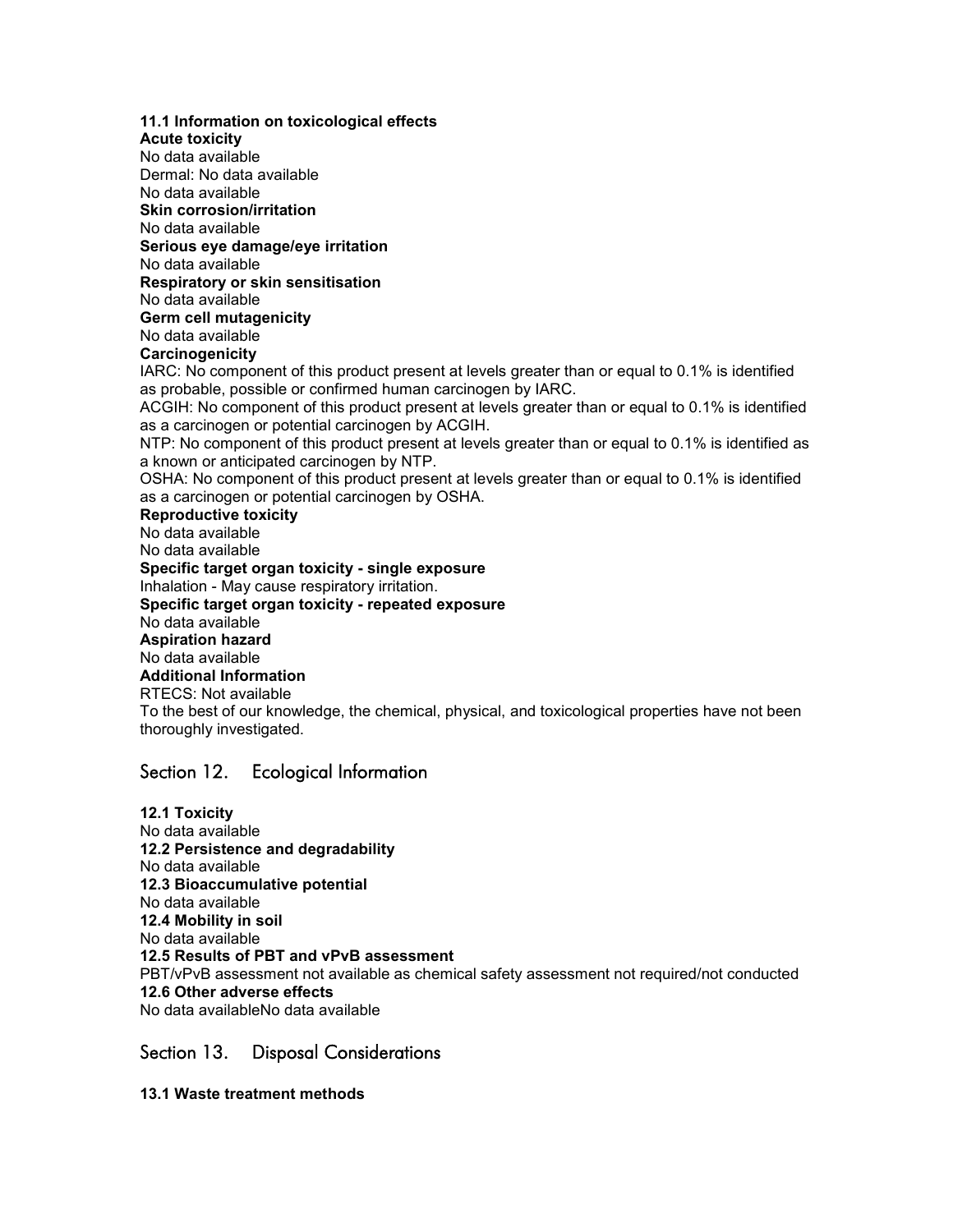#### **Product**

Offer surplus and non-recyclable solutions to a licensed disposal company. Contact a licensed professional waste disposal service to dispose of this material. **Contaminated packaging** Dispose of as unused product.

### Section 14. Transport Information

**DOT (US)** Not dangerous goods **IMDG** Not dangerous goods **IATA** Not dangerous goods

### Section 15. Regulatory Information

#### OSHA Hazard Communication Evaluation

Meets criteria for hazardous material, as defined by 29 CFR 1910.1200

### Section 16. Other Information

*The information above is believed to be accurate and represents the best information currently available to us. However, we make no warranty of merchantability or any other warranty, express or implied, with respect to such information, and we assume no liability resulting from its use. Users should make their own investigations to determine the suitability of the information for their particular purposes. In no way shall the company be liable for any claims, losses, or damages of any third party or for lost profits or any special, indirect, incidental, consequential or exemplary damages, howsoever arising, even if the company has been advised of the possibility of such damages.*

# Material Safety Data Sheet

### Section 1. Identification

### Product Name BisulFlash™ DNA Modification Kit

Product No. P-1026 In Case of Emergency 631-755-0888

Supplier **Epigentek Group Inc** 

### Section 2. Composition, Information on Ingredients

 Ingredient Name BF3 (Desulfonation Solution) Cas# 1310-73-2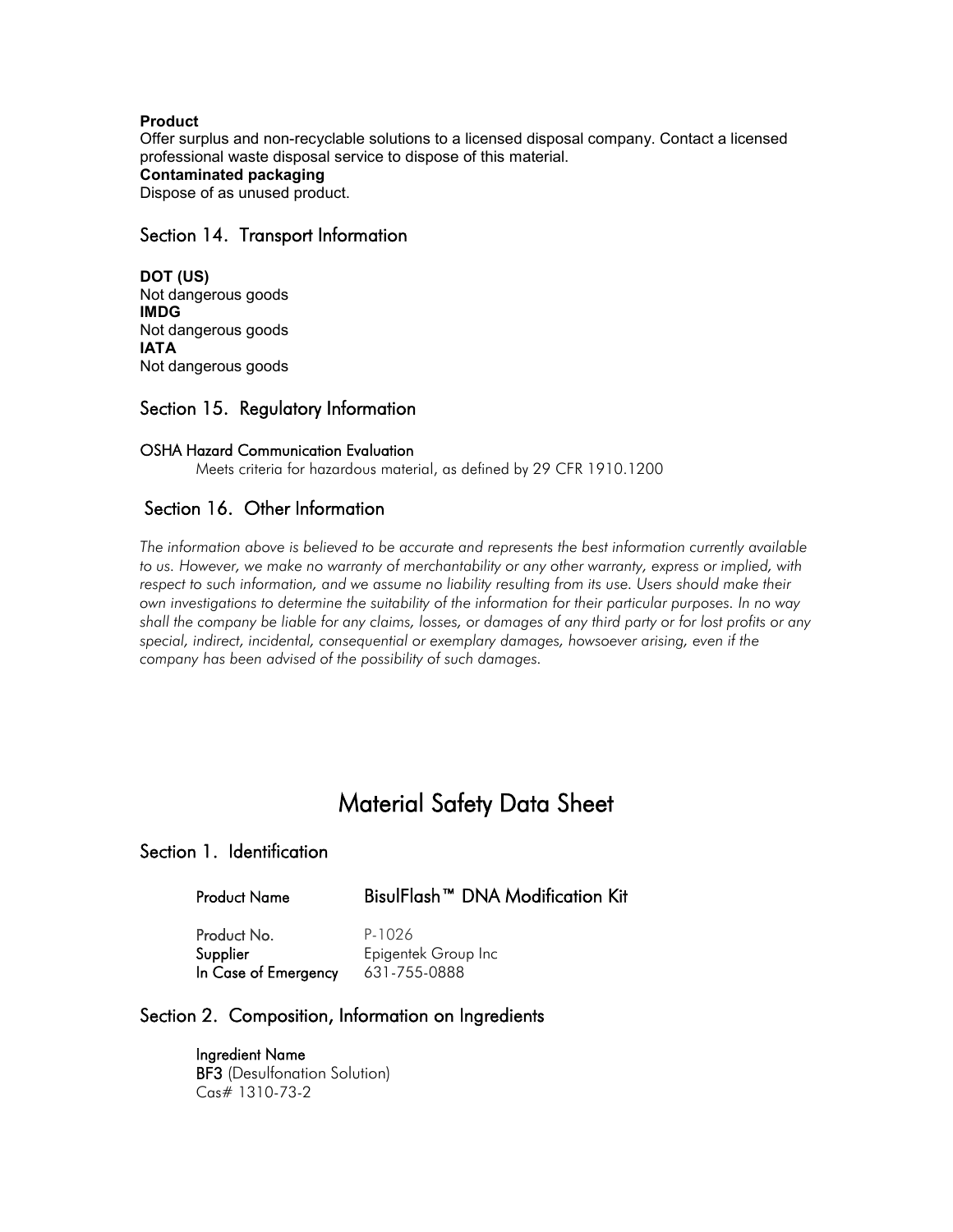### Section 3. Hazards Identification

#### Emergency Overview

Causes severe irritation and burns. Harmful if swallowed. Avoid breathing vapor or dust. Use with adequate ventilation. Avoid contact with eyes, skin, and clothes. Wash hands thoroughly after handling. Keep container closed.

### Potential Health Effects

| Inhalation:          | Severe irritant. Effects from inhalation of mist vary from mild irritation to serious<br>damage of the upper respiratory tract, depending on severity of exposure. Symptoms<br>may include sneezing, sore throat, or runny nose. Severe pneumonitis may occur. |
|----------------------|----------------------------------------------------------------------------------------------------------------------------------------------------------------------------------------------------------------------------------------------------------------|
| Ingestion:           | Corrosive! Swallowing may cause severe burns of mouth, throat, and stomach. Severe<br>scarring of tissue and death may result. Symptoms may include bleeding, vomiting,<br>diarrhea, and decrease of blood pressure. Damage may appear days after exposure.    |
| <b>Skin Contact:</b> | Corrosive! Contact with skin can cause irritation or severe burns and scarring with<br>greater exposures.                                                                                                                                                      |
| Eye Contact:         | Corrosive! Causes irritation of eyes, and with greater exposures it can cause burns that<br>may result in permanent impairment of vision, even blindness.                                                                                                      |
| Chronic              |                                                                                                                                                                                                                                                                |
| Exposure:            | Prolonged contact with dilute solutions or dust has a destructive effect upon tissue.                                                                                                                                                                          |
|                      |                                                                                                                                                                                                                                                                |

## Section 4. First Aid Measures

| Inhalation:   | Quickly move victim to fresh air. If not breathing, give artificial respiration. If breathing<br>is difficult, give oxygen supply. Call a physician.                                 |
|---------------|--------------------------------------------------------------------------------------------------------------------------------------------------------------------------------------|
| Ingestion:    | DO NOT INDUCE VOMITING! Give large quantities of water or milk if available.<br>Never give anything by mouth to an unconscious person. Get medical attention<br>immediately.         |
| Skin Contact: | Immediately flush skin with plenty of water for at least 15 minutes while removing<br>contaminated clothing and shoes. Call a physician, immediately. Wash clothing<br>before reuse. |
| Eye Contact:  | Immediately flush eyes with plenty of water for at least 15 minutes, lifting lower and<br>upper eyelids occasionally. Get medical attention immediately.                             |

### Note to Physician:

Perform endoscopy in all cases of suspected sodium hydroxide ingestion. In cases of severe esophageal corrosion, the use of therapeutic doses of steroids should be considered. General supportive measures with continual monitoring of gas exchange, acid-base balance, electrolytes, and fluid intake are also required.

### Section 5. Fire Fighting Measures

| Fire:                   | Not considered to be a fire hazard. Hot or molten material can react violently with<br>water. Can react with certain metals, such as aluminum, to generate flammable<br>hydrogen gas. |
|-------------------------|---------------------------------------------------------------------------------------------------------------------------------------------------------------------------------------|
| Explosion:              | May cause fire and explosions when in contact with incompatible materials.                                                                                                            |
| Extinguishing<br>Media: | Use any appropriate means suitable for extinguishing surrounding fire. Adding water<br>to caustic solution generates large amounts of heat.                                           |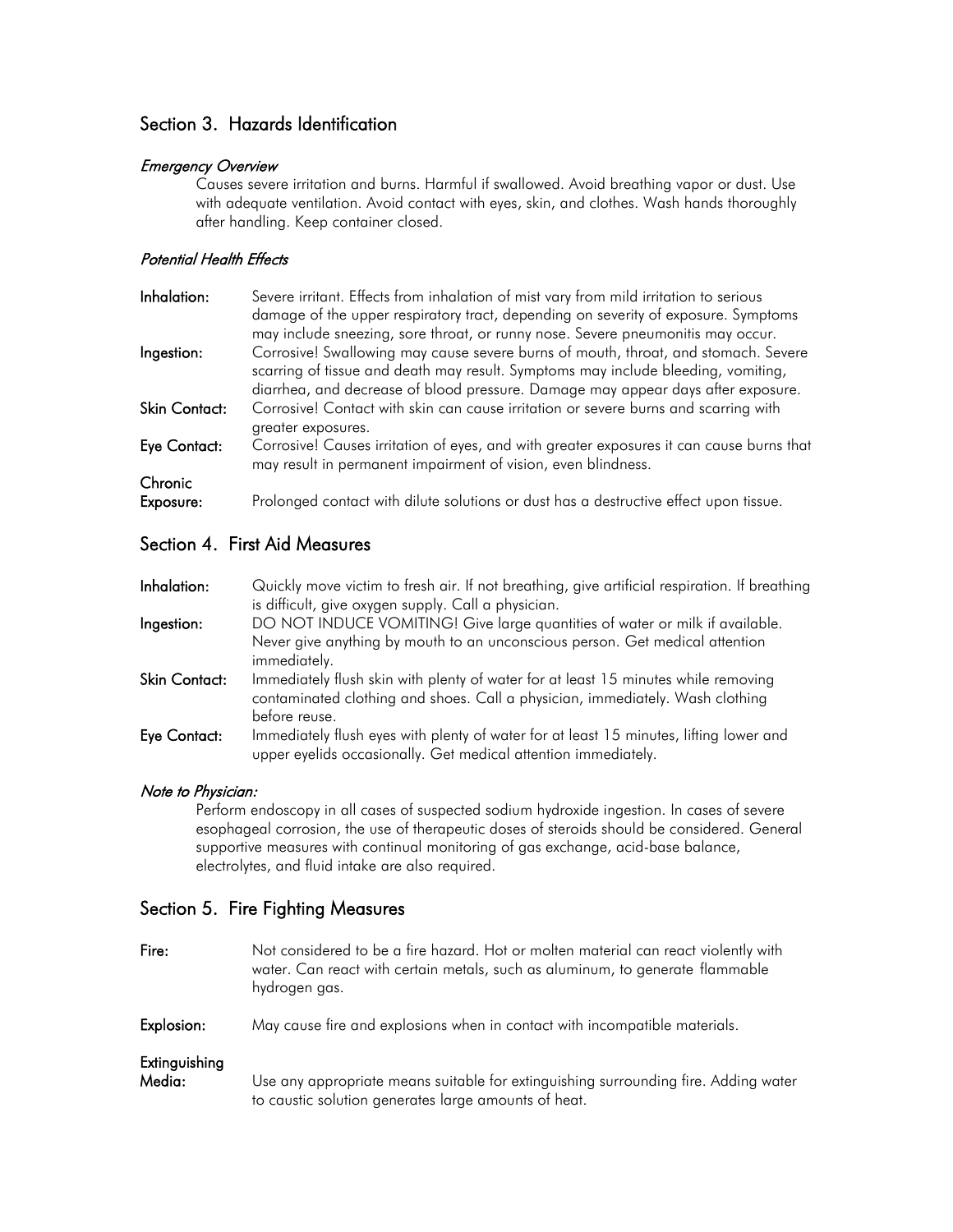### Special

Information: In the event of a fire, wear full protective clothing and NIOSH-approved selfcontained breathing apparatus.

### Section 6. Accidental Release Measures

Ventilate area of leak or spill. Keep unnecessary and unprotected people away from area of spill. Absorb spill with inert material, then place in a chemical waste container. Neutralize with a weak acid.

### Section 7. Handling and Storage

Keep in a tightly closed container. Protect from physical damage. Store in a cool, dry, ventilated area away from sources of heat, moisture, and incompatibilities. Wash hands thoroughly after handling.

### Section 8. Exposure Controls/Personal Protection

**Respiratory** 

Protection: NIOSH/MSHA-approved respirator

Skin Protection: Wear impervious protective clothing, including boots, gloves, lab coat, apron or coveralls, as appropriate, to prevent skin contact. Eye Protection: Use chemical safety goggles. Maintain eye wash fountain and quick-drench facilities in work area.

### Section 9. Physical and Chemical Properties

| Appearance:           | Clear, colorless solution.                 |
|-----------------------|--------------------------------------------|
| Odor:                 | Odorless.                                  |
| Solubility:           | Completely miscible with water.            |
| pH:                   | 14.0                                       |
| % Volatiles           | No information found.                      |
| <b>Boiling Point:</b> | Information not available                  |
| <b>Melting Point:</b> | Not applicable                             |
| <b>Vapor Density</b>  | No information found.                      |
|                       | Vapor Pressure: Information not available. |
| Evaporation           |                                            |
| Rate:                 | No information found.                      |

### Section 10. Stability and Reactivity

| Stability:                       | Stable under ordinary conditions of use and storage.                |
|----------------------------------|---------------------------------------------------------------------|
| <b>Hazardous Decomposition:</b>  | Not established.                                                    |
| <b>Hazardous Dolymerization:</b> | Will not occur.                                                     |
| Materials to Avoid:              | Acids, flammable liquids, organic halogens, metals, nitrocompounds. |
| Conditions to Avoid:             | Heat, incompatibles.                                                |

### Section 11. Toxicological Information

Irritation Data: Skin, rabbit: 500 mg/24H severe; eye rabbit: 50 ug/24H severe.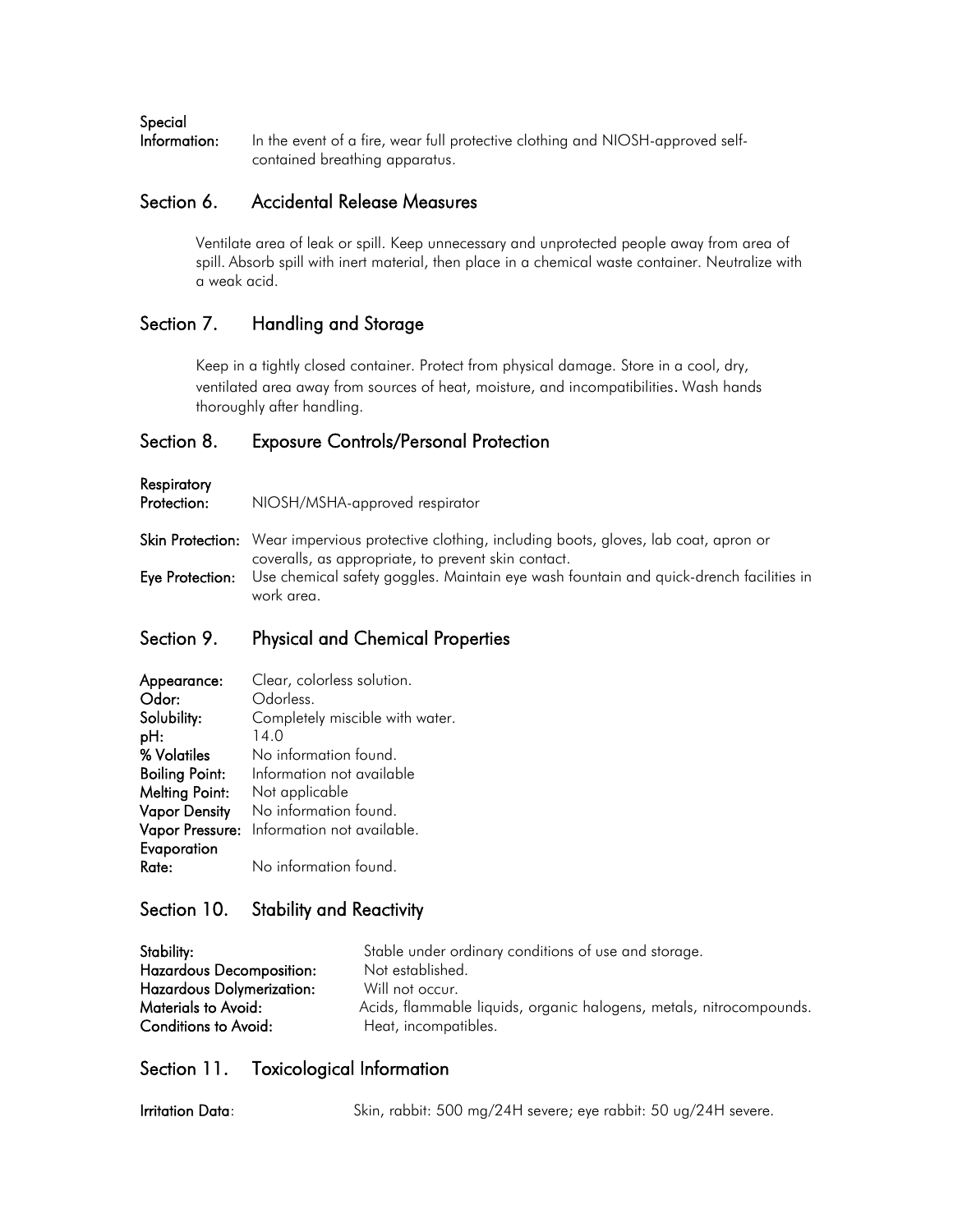Carcinogen: Not considered to be carcinogenic by ACGIH and IARC

### Section 12. Ecological Information

Environmental Fate: No information found. Environmental Toxicity: No information found.

### Section 13. Disposal Considerations

Whatever cannot be saved for recovery or recycling should be managed in an appropriate and approved waste facility. Although not a listed RCRA hazardous waste, this material may exhibit one or more characteristics of a hazardous waste and require appropriate analysis to determine specific disposal requirements. Processing, use, or contamination of this product may change the waste management options. State and local disposal regulations may differ from federal disposal regulations. Dispose of container and unused contents in accordance with federal, state and local requirements.

### Section 14. Transport Information

Information not available.

### Section 15. Regulatory Information

#### OSHA Hazard Communication Evaluation

Meets criteria for hazardous material, as defined by 29 CFR 1910.1200

### Section 16. Other Information

*The information above is believed to be accurate and represents the best information currently available to us. However, we make no warranty of merchantability or any other warranty, express or implied, with*  respect to such information, and we assume no liability resulting from its use. Users should make their *own investigations to determine the suitability of the information for their particular purposes. In no way shall the company be liable for any claims, losses, or damages of any third party or for lost profits or any special, indirect, incidental, consequential or exemplary damages, howsoever arising, even if the company has been advised of the possibility of such damages.*

# Material Safety Data Sheet

### Section 1. Identification

 Product Name BisulFlash™ DNA Modification Kit Product No. P-1026

Supplier Epigentek Group Inc In Case of Emergency 631-755-0888

### Section 2. Composition, Information on Ingredients

Ingredient Name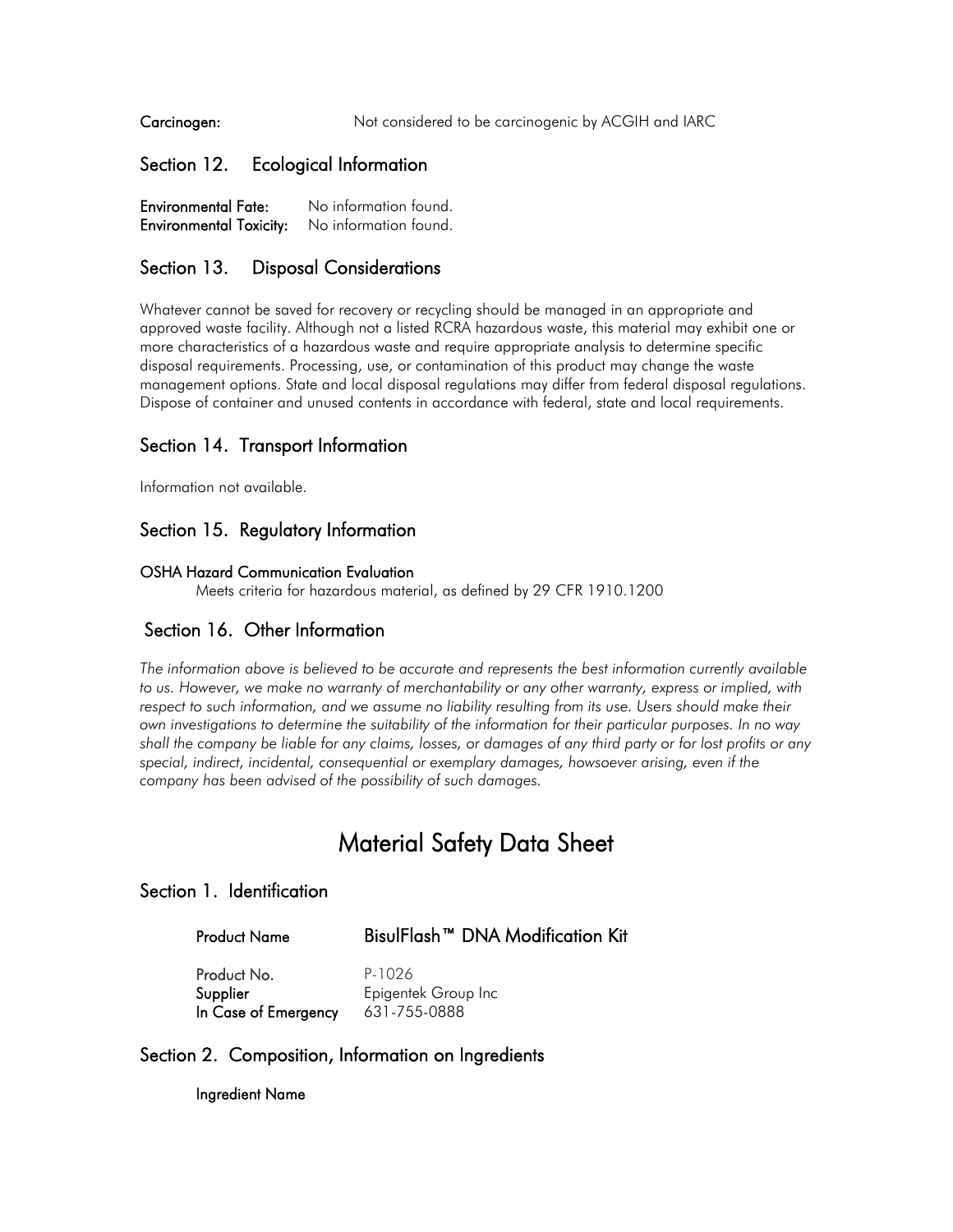BF6 (Denaturation Enhancer)

### Section 3. Hazards Identification

#### Emergency Overview

Causes severe irritation and burns. Harmful if swallowed. Avoid breathing vapor or dust. Use with adequate ventilation. Avoid contact with eyes, skin, and clothes. Wash hands thoroughly after handling. Keep container closed.

#### Potential Health Effects

| Inhalation:          | Severe irritant. Effects from inhalation of mist vary from mild irritation to serious<br>damage of the upper respiratory tract, depending on severity of exposure. Symptoms<br>may include sneezing, sore throat, or runny nose. Severe pneumonitis may occur. |
|----------------------|----------------------------------------------------------------------------------------------------------------------------------------------------------------------------------------------------------------------------------------------------------------|
| Ingestion:           | Corrosive! Swallowing may cause severe burns of mouth, throat, and stomach. Severe<br>scarring of tissue and death may result. Symptoms may include bleeding, vomiting,<br>diarrhea, and decrease of blood pressure. Damage may appear days after exposure.    |
| Skin Contact:        | Corrosive! Contact with skin can cause irritation or severe burns and scarring with<br>greater exposures.                                                                                                                                                      |
| Eye Contact:         | Corrosive! Causes irritation of eyes, and with greater exposures it can cause burns that<br>may result in permanent impairment of vision, even blindness.                                                                                                      |
| Chronic<br>Exposure: | Prolonged contact with dilute solutions or dust has a destructive effect upon tissue.                                                                                                                                                                          |
|                      |                                                                                                                                                                                                                                                                |

### Section 4. First Aid Measures

| Inhalation:   | Quickly move victim to fresh air. If not breathing, give artificial respiration. If breathing<br>is difficult, give oxygen supply. Call a physician.                                 |
|---------------|--------------------------------------------------------------------------------------------------------------------------------------------------------------------------------------|
| Ingestion:    | DO NOT INDUCE VOMITING! Give large quantities of water or milk if available.<br>Never give anything by mouth to an unconscious person. Get medical attention<br>immediately.         |
| Skin Contact: | Immediately flush skin with plenty of water for at least 15 minutes while removing<br>contaminated clothing and shoes. Call a physician, immediately. Wash clothing<br>before reuse. |
| Eye Contact:  | Immediately flush eyes with plenty of water for at least 15 minutes, lifting lower and<br>upper eyelids occasionally. Get medical attention immediately.                             |

### Note to Physician:

Perform endoscopy in all cases of suspected sodium hydroxide ingestion. In cases of severe esophageal corrosion, the use of therapeutic doses of steroids should be considered. General supportive measures with continual monitoring of gas exchange, acid-base balance, electrolytes, and fluid intake are also required.

### Section 5. Fire Fighting Measures

- Fire: Not considered to be a fire hazard. Hot or molten material can react violently with water. Can react with certain metals, such as aluminum, to generate flammable hydrogen gas.
- Explosion: May cause fire and explosions when in contact with incompatible materials.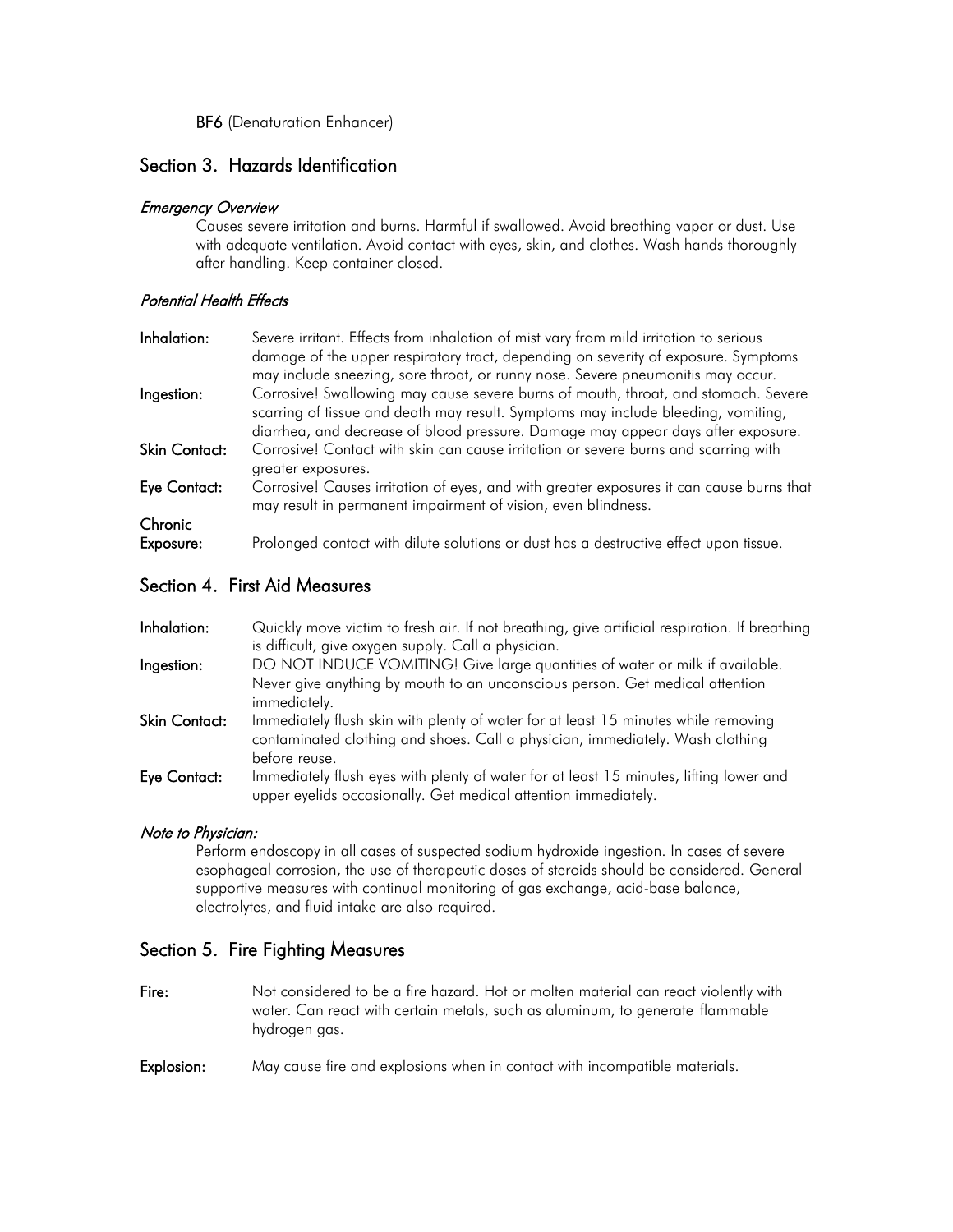| Extinguishing<br>Media: | Use any appropriate means suitable for extinguishing surrounding fire. Adding water                              |
|-------------------------|------------------------------------------------------------------------------------------------------------------|
| Special                 | to caustic solution generates large amounts of heat.                                                             |
| Information:            | In the event of a fire, wear full protective clothing and NIOSH-approved self-<br>contained breathing apparatus. |

### Section 6. Accidental Release Measures

Ventilate area of leak or spill. Keep unnecessary and unprotected people away from area of spill. Absorb spill with inert material, then place in a chemical waste container. Neutralize with a weak acid.

### Section 7. Handling and Storage

Keep in a tightly closed container. Protect from physical damage. Store in a cool, dry, ventilated area away from sources of heat, moisture, and incompatibilities. Wash hands thoroughly after handling.

### Section 8. Exposure Controls/Personal Protection

### Respiratory

| <b>Respiratory</b><br>Protection: | NIOSH/MSHA-approved respirator                                                                                                                           |
|-----------------------------------|----------------------------------------------------------------------------------------------------------------------------------------------------------|
|                                   | Skin Protection: Wear impervious protective clothing, including boots, gloves, lab coat, apron or<br>coveralls, as appropriate, to prevent skin contact. |
| Eye Protection:                   | Use chemical safety goggles. Maintain eye wash fountain and quick-drench facilities in<br>work area.                                                     |

### Section 9. Physical and Chemical Properties

| Appearance:           | Clear, colorless solution.                 |
|-----------------------|--------------------------------------------|
| Odor:                 | Odorless.                                  |
| Solubility:           | Completely miscible with water.            |
| pH:                   | 14.0                                       |
| % Volatiles           | No information found.                      |
| <b>Boiling Point:</b> | Information not available                  |
| <b>Melting Point:</b> | Not applicable                             |
| <b>Vapor Density</b>  | No information found.                      |
|                       | Vapor Pressure: Information not available. |
| Evaporation           |                                            |
| Rate:                 | No information found.                      |

### Section 10. Stability and Reactivity

| Stability:                       | Stable under ordinary conditions of use and storage.                |
|----------------------------------|---------------------------------------------------------------------|
| <b>Hazardous Decomposition:</b>  | Not established.                                                    |
| <b>Hazardous Dolymerization:</b> | Will not occur.                                                     |
| Materials to Avoid:              | Acids, flammable liquids, organic halogens, metals, nitrocompounds. |
| Conditions to Avoid:             | Heat, incompatibles.                                                |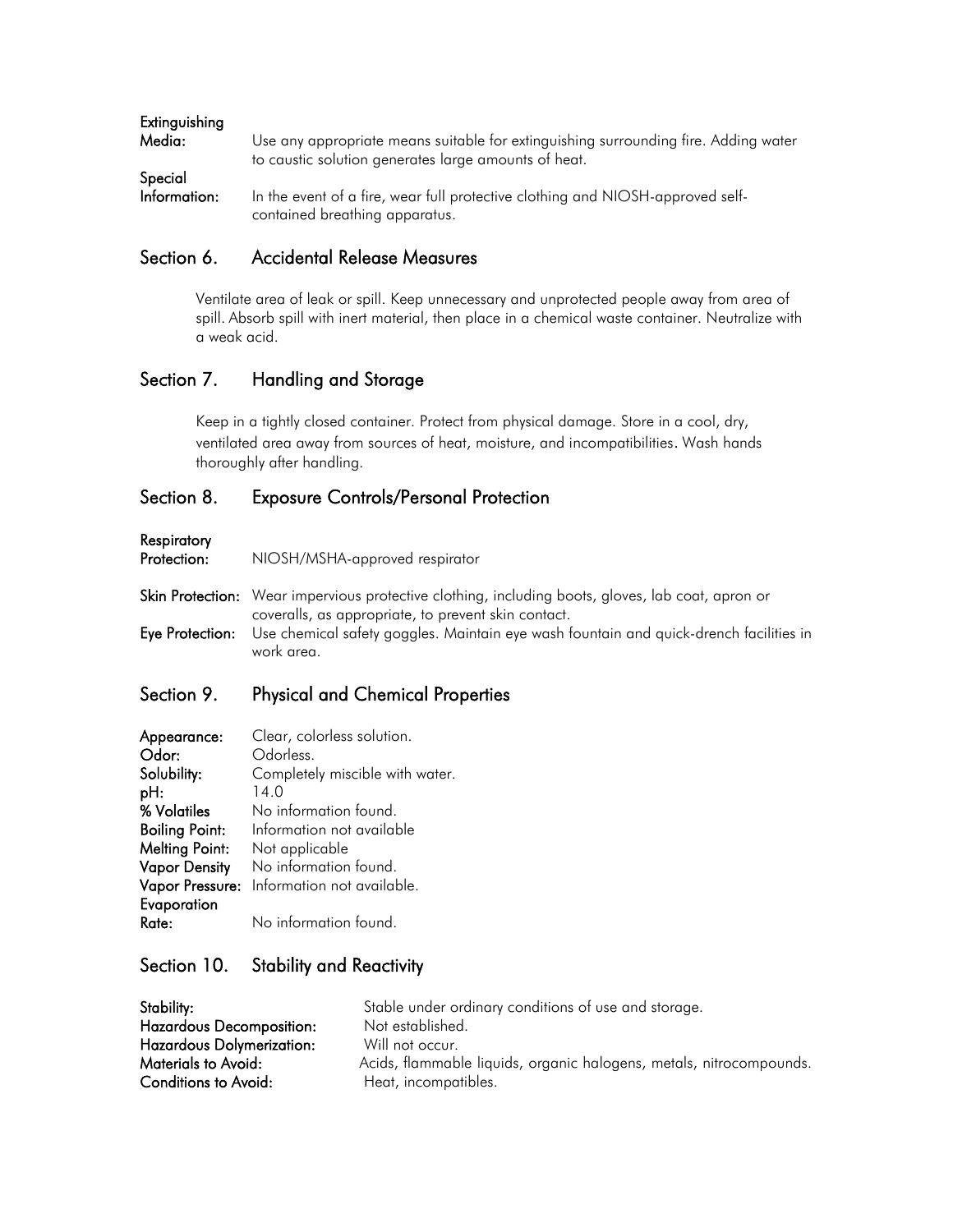### Section 11. Toxicological Information

| Irritation Data: | Skin, rabbit: 500 mg/24H severe; eye rabbit: 50 ug/24H severe. |
|------------------|----------------------------------------------------------------|
| Carcinogen:      | Not considered to be carcinogenic by ACGIH and IARC            |

### Section 12. Ecological Information

| <b>Environmental Fate:</b>     | No information found. |
|--------------------------------|-----------------------|
| <b>Environmental Toxicity:</b> | No information found. |

### Section 13. Disposal Considerations

Whatever cannot be saved for recovery or recycling should be managed in an appropriate and approved waste facility. Although not a listed RCRA hazardous waste, this material may exhibit one or more characteristics of a hazardous waste and require appropriate analysis to determine specific disposal requirements. Processing, use, or contamination of this product may change the waste management options. State and local disposal regulations may differ from federal disposal regulations. Dispose of container and unused contents in accordance with federal, state and local requirements.

### Section 14. Transport Information

Information not available.

### Section 15. Regulatory Information

#### OSHA Hazard Communication Evaluation

Meets criteria for hazardous material, as defined by 29 CFR 1910.1200

### Section 16. Other Information

*The information above is believed to be accurate and represents the best information currently available to us. However, we make no warranty of merchantability or any other warranty, express or implied, with*  respect to such information, and we assume no liability resulting from its use. Users should make their *own investigations to determine the suitability of the information for their particular purposes. In no way shall the company be liable for any claims, losses, or damages of any third party or for lost profits or any special, indirect, incidental, consequential or exemplary damages, howsoever arising, even if the company has been advised of the possibility of such damages.*

# Material Safety Data Sheet

### Section 1. Identification

| <b>Product Name:</b> | BisuFflash™ DNA Modification Kit |
|----------------------|----------------------------------|
| Product No.          | P-1026                           |
| Supplier             | Epigentek Group Inc.             |
| In Case of Emergency | 631-755-0888                     |

### Section 2. Composition, Information on Ingredients

Ingredient Name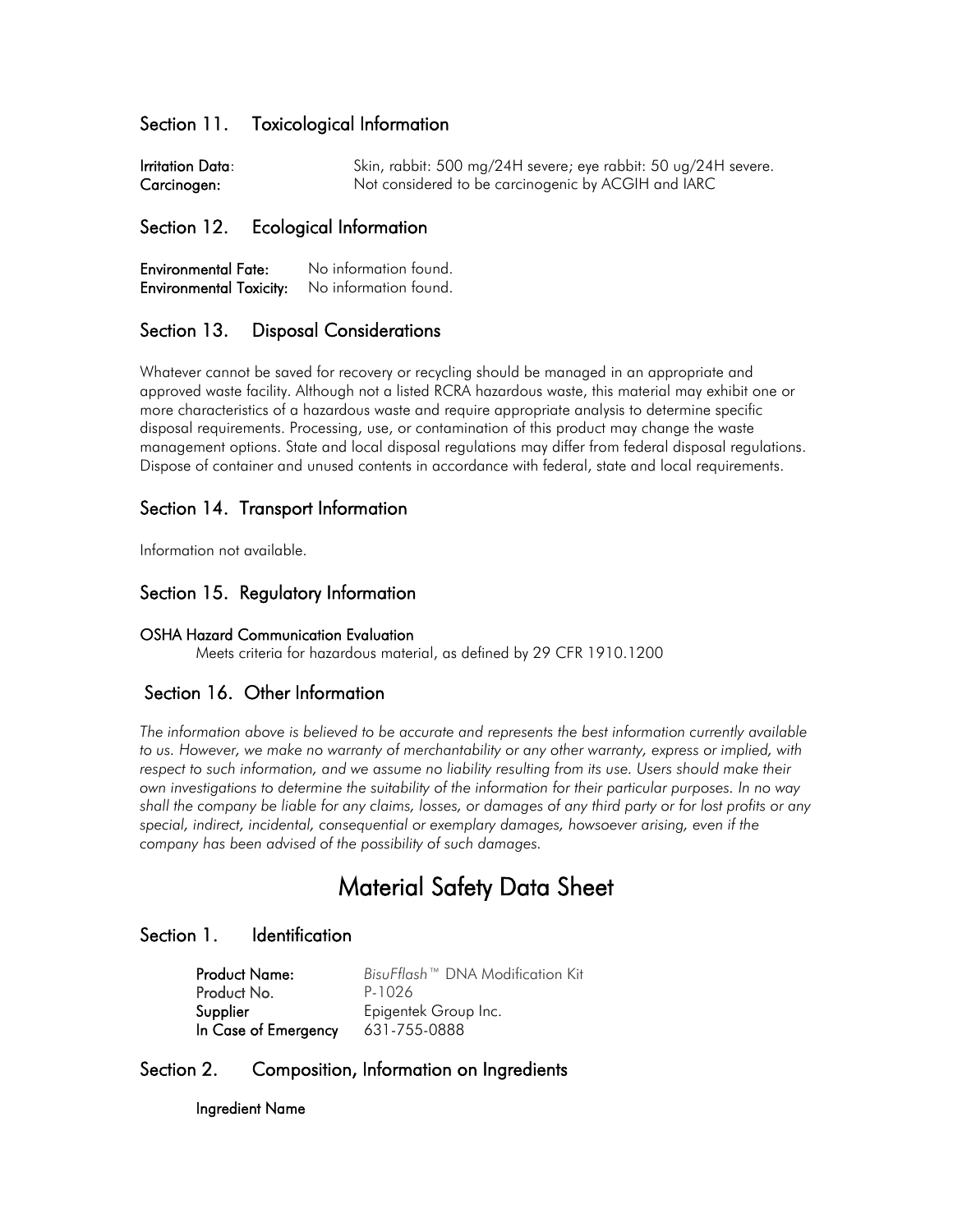**BF5** Conversion Enhancer

### Section 3. Hazards Identification

#### Emergency Overview

Harmful if swallowed. Contact with acids liberates toxic gas. Irritating to eyes and respiratory system. Moisture sensitive. Air sensitive.

### Potential Health Effects

| Eye:        | Cause eye irritation.                                              |
|-------------|--------------------------------------------------------------------|
| Skin:       | May cause skin irritation.                                         |
| Ingestion:  | Harmful if swallowed. May cause irritation of the digestive tract. |
| Inhalation: | Causes respiratory tract irritation.                               |
| Chronic:    | Not available.                                                     |

### Section 4. First Aid Measures

| Eye:        | Flush eyes with plenty of water for at least 15 minutes, occasionally lifting the upper |
|-------------|-----------------------------------------------------------------------------------------|
|             | and lower lids. Seek medical attention.                                                 |
| Skin:       | Flush skin with plenty of soap and water for at least 15 minutes while removing         |
|             | contaminated clothing and shoes.                                                        |
| Ingestion:  | Get medical aid. Rinse mouth out with water.                                            |
| Inhalation: | Quickly move victim from exposure to fresh air immediately. If not breathing, give      |
|             | artificial respiration. If breathing is difficult, give oxygen supply.                  |

### Section 5. Fire Fighting Measures

| General<br>Information:      | As in any fire, wear a self-contained breathing apparatus in pressure-<br>demand, MSHA/NIOSH (approved or equivalent), and full protective<br>gear. Substance is noncombustible. |
|------------------------------|----------------------------------------------------------------------------------------------------------------------------------------------------------------------------------|
| Extinguishing<br>Media:      | Substance is noncombustible; use agent most appropriate to extinguish surrounding<br>fire.                                                                                       |
| Autoignition<br>Temperature: | Not applicable.                                                                                                                                                                  |
| Flash Point:                 | Not available                                                                                                                                                                    |
| NFPA Rating:                 | Health 1; Flammability 0; instability 0.                                                                                                                                         |
|                              |                                                                                                                                                                                  |

Explosion Limits: Not available.

### Section 6. Accident Release Measures

General<br>Information:

Use proper personal protective equipment as indicated in Section 8.

Spills/Leaks: Sweep up then place into a suitable container for disposal. Avoid generating dusty conditions.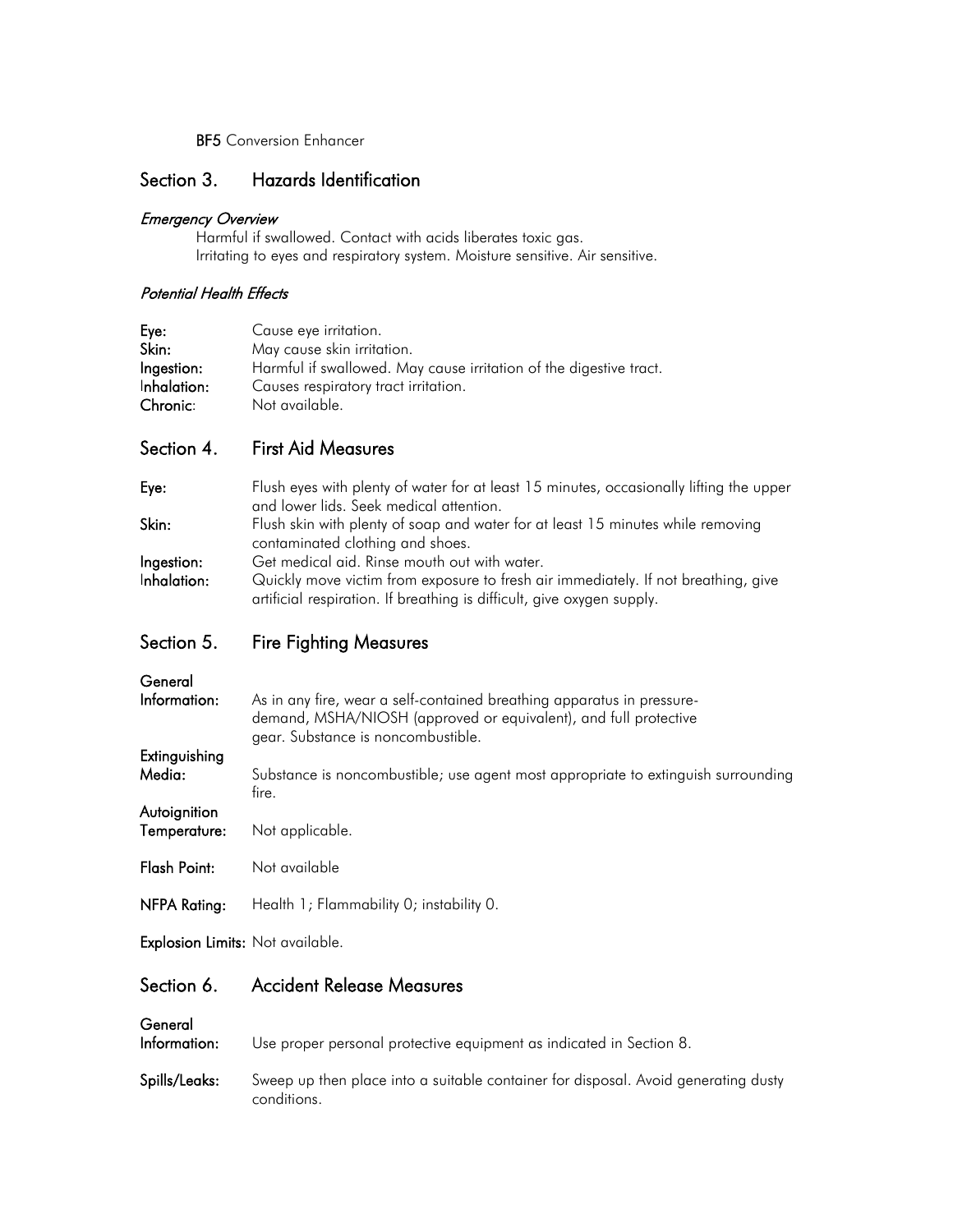### Section 7. Handling and Storage

Handling: Wash hands thoroughly after handing. Use with adequate ventilation. Minimize dust generation and accumulation. Avoid contact with skin and eyes. Keep container tightly closed. Avoid breathing dust.

Storage: Store in a cool, dry place. Store in a tightly closed container.

### Section 8. Exposure Control and Personal Protection

### Engineering

Controls: Use adequate general or local exhaust ventilation to keep airborne concentrations below the permissible exposure limits. Eye: Wear safety glasses and chemical goggles if splashing is possible. Skin: Wear appropriate protective gloves to prevent skin exposure. Clothing: Wear appropriate protective clothing to minimize contact with skin. Respirators: Following the OSHA respirator regulations found in 29CFR 1910.134 or European Standard EN 149.

### Section 9. Physical and Chemical Properties

| <b>Physical State:</b>            | Solid               |
|-----------------------------------|---------------------|
| Appearance:                       | White               |
| Odor:                             | Sulfur dioxide odor |
| pH:                               | Acidic in solution  |
| Vapor Pressure:                   | Not applicable      |
| Viscosity:                        | Not applicable      |
| <b>Vapor Density:</b>             | Not applicable      |
| <b>Boiling Point:</b>             | Not applicable      |
| Freeze/Melting Point:             | Not applicable      |
| <b>Decomposition Temperature:</b> | Not applicable      |
| Solubility:                       | Soluble             |
| <b>Specific Gravity/Density:</b>  | 1.48                |

### Section 10. Stability and Reactivity

| <b>Chemical Stability:</b>               | Stable. However, may decompose if heated. Oxidazes when exposure to air.<br>Moisture sensitive.              |
|------------------------------------------|--------------------------------------------------------------------------------------------------------------|
| Conditions to Avoid:                     | Incompatible materials, exposure to air, acids, exposure to moist air or water,<br>temperatures above 125°C. |
| Incompatibilities with                   |                                                                                                              |
| <b>Other Materials:</b>                  | Strong oxidizing agents, acids, sodium nitrate.                                                              |
| <b>Hazardous</b>                         |                                                                                                              |
| Decomposition Products: Oxides of sulfur |                                                                                                              |
| Hazardous                                |                                                                                                              |
| Polymerization:                          | Has not been reported.                                                                                       |

### Section 11. Toxicological Information

RTECS#: CAS# 7681-57-4: UX8225000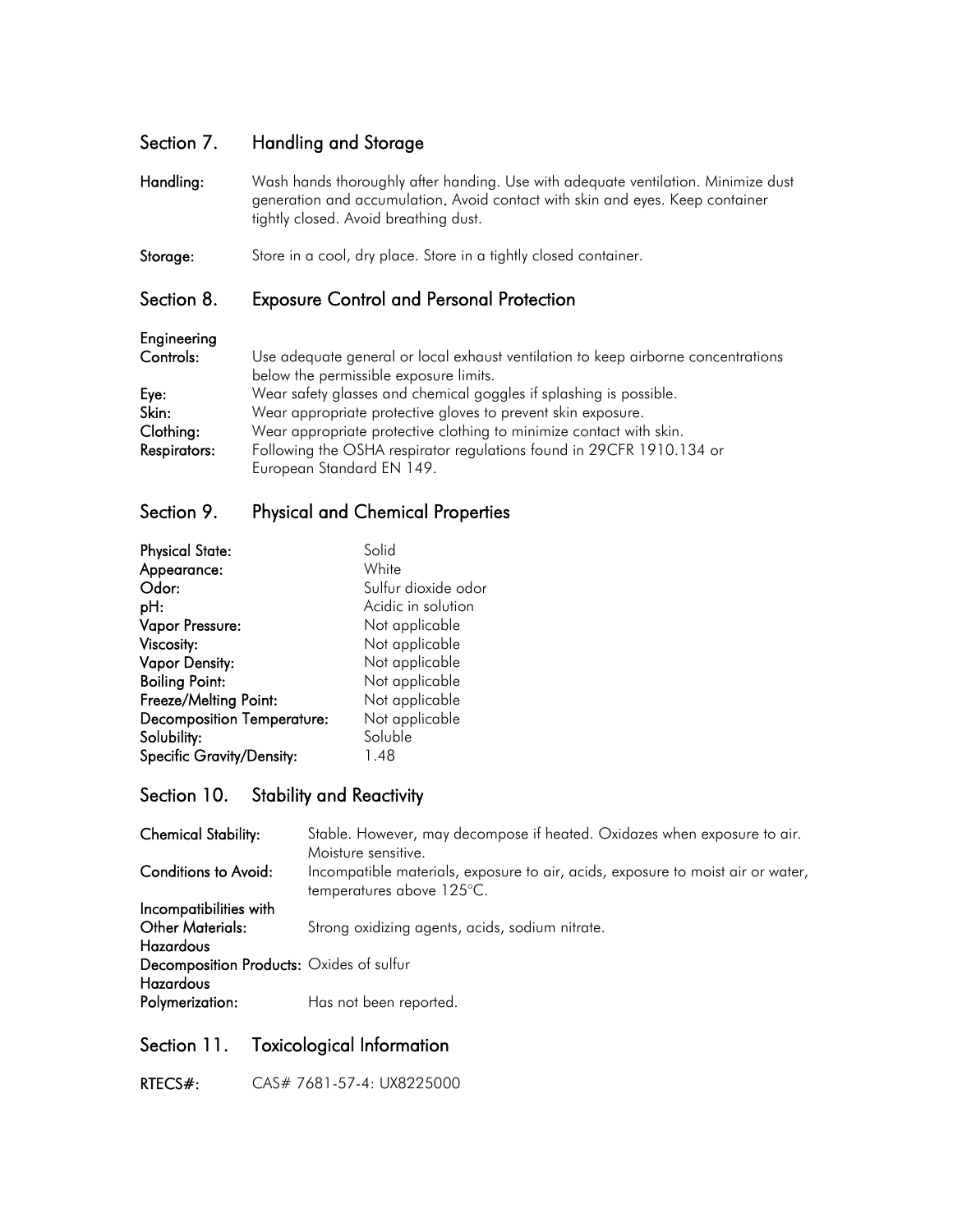**LD50/LC50:** CAS# 7681-57-4: Dermal, guinea pig: LD50  $> 1$  g/kg; Oral, rat: LD50 = 1130-1900 mg/kg

Carcinogenicity: CAS# 7681-57-4. ACS - ACGIH: A4 - Not Classifiable as a Human Carcinogen See actual entry in RTECS for complete information.

### Section 12. Ecological Information

No information available.

### Section 13. Disposal Considerations

Dispose of in a manner consistent with federal, state, and local regulations.

### Section 14. Transport Information

No information available

### Section 15. Regulatory Information

| US FEDERAL:                | Listed on the TSCA inventory.                      |
|----------------------------|----------------------------------------------------|
| International Regulations: | European Labeling in Accordance with EC Directives |
| Hazard Symbols:            | XN.                                                |

### Section 16. Other Information

*The information above is believed to be accurate and represents the best information currently available to us. However, we make no warranty of merchantability or any other warranty, express or implied, with*  respect to such information, and we assume no liability resulting from its use. Users should make their *own investigations to determine the suitability of the information for their particular purposes. In no way shall the company be liable for any claims, losses, or damages of any third party or for lost profits or any special, indirect, incidental, consequential or exemplary damages, howsoever arising, even if the company has been advised of the possibility of such damages.*

# Material Safety Data Sheet

### Section 1. Identification

| <b>Product Name:</b> | BisuFflash™ DNA Modification Kit |
|----------------------|----------------------------------|
| Product No.          | P-1026                           |
| Supplier             | Epigentek Group Inc.             |
| In Case of Emergency | 631-755-0888                     |

### Section 2. Composition, Information on Ingredients

 Ingredient Name **BF1** Conversion Mix Solution Ingredient 1

### Section 3. Hazards Identification

#### Emergency Overview

Solutions are slightly acidic (pH 5.5)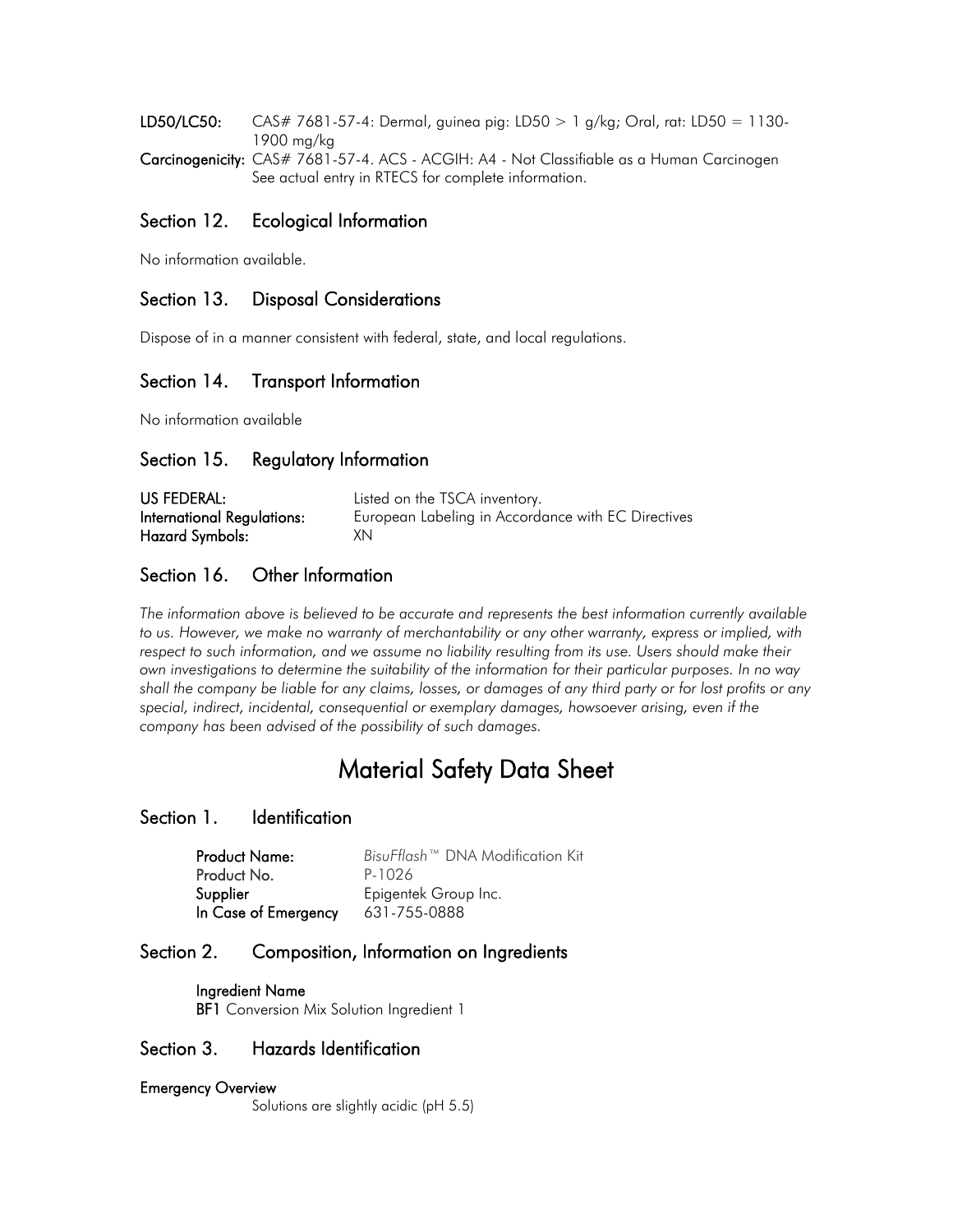Contact may cause eye irritation. Repeated/prolonged skin contact may cause irritation. Avoid inhalation of fumes in vapor space (sulfur dioxide). Ingestion may irritate gastrointestinal tract. Heating may lead to rapid thermal decomposition resulting in release of heat, SO2, and associated gas pressure.

#### Potential Health Effects

| Eye:        | Cause eye irritation.                                              |
|-------------|--------------------------------------------------------------------|
| Skin:       | May cause skin irritation.                                         |
| Ingestion:  | Harmful if swallowed. May cause irritation of the digestive tract. |
| Inhalation: | Causes respiratory tract irritation.                               |
| Chronic:    | Not available.                                                     |

### Section 4. First Aid Measures

| Eye:        | Flush eyes with plenty of water for at least 15 minutes, occasionally lifting the upper |
|-------------|-----------------------------------------------------------------------------------------|
|             | and lower lids. Seek medical attention.                                                 |
| Skin:       | Flush skin with plenty of soap and water for at least 15 minutes while removing         |
|             | contaminated clothing and shoes.                                                        |
| Ingestion:  | Get medical aid. Rinse mouth out with water.                                            |
| Inhalation: | Quickly move victim from exposure to fresh air immediately. If not breathing, give      |
|             | artificial respiration. If breathing is difficult, give oxygen supply.                  |

## Section 5. Fire Fighting Measures

| eneral |  |
|--------|--|

| Information:                                     | As in any fire, wear a self-contained breathing apparatus in pressure-<br>demand, MSHA/NIOSH (approved or equivalent), and full protective<br>gear. Substance is noncombustible.                                                                                                                         |
|--------------------------------------------------|----------------------------------------------------------------------------------------------------------------------------------------------------------------------------------------------------------------------------------------------------------------------------------------------------------|
| Extinguishing                                    |                                                                                                                                                                                                                                                                                                          |
| Media:                                           | Substance is noncombustible; use agent most appropriate to extinguish surrounding<br>fire.                                                                                                                                                                                                               |
| Fire $&$ :<br><b>Explosive</b><br><b>Hazards</b> | When heated, sulfur dioxide vapors will evolve. This gas is a severe<br>respiratory hazard. Further heating may cause rapid thermal decomposition resulting in<br>rapid release of heat, sulfur dioxide and associated pressure. Keep containers/storage<br>vessels in fire area cooled with water spray |
| <b>Flash Point:</b>                              | Not available                                                                                                                                                                                                                                                                                            |

NFPA Rating: Health 1; Flammability 0; instability 0.

Explosion Limits: Not available.

## Section 6. Accident Release Measures

| General<br>Information: | Use proper personal protective equipment as indicated in Section 8.                               |
|-------------------------|---------------------------------------------------------------------------------------------------|
| Spills/Leaks:           | Sweep up then place into a suitable container for disposal. Avoid generating dusty<br>conditions. |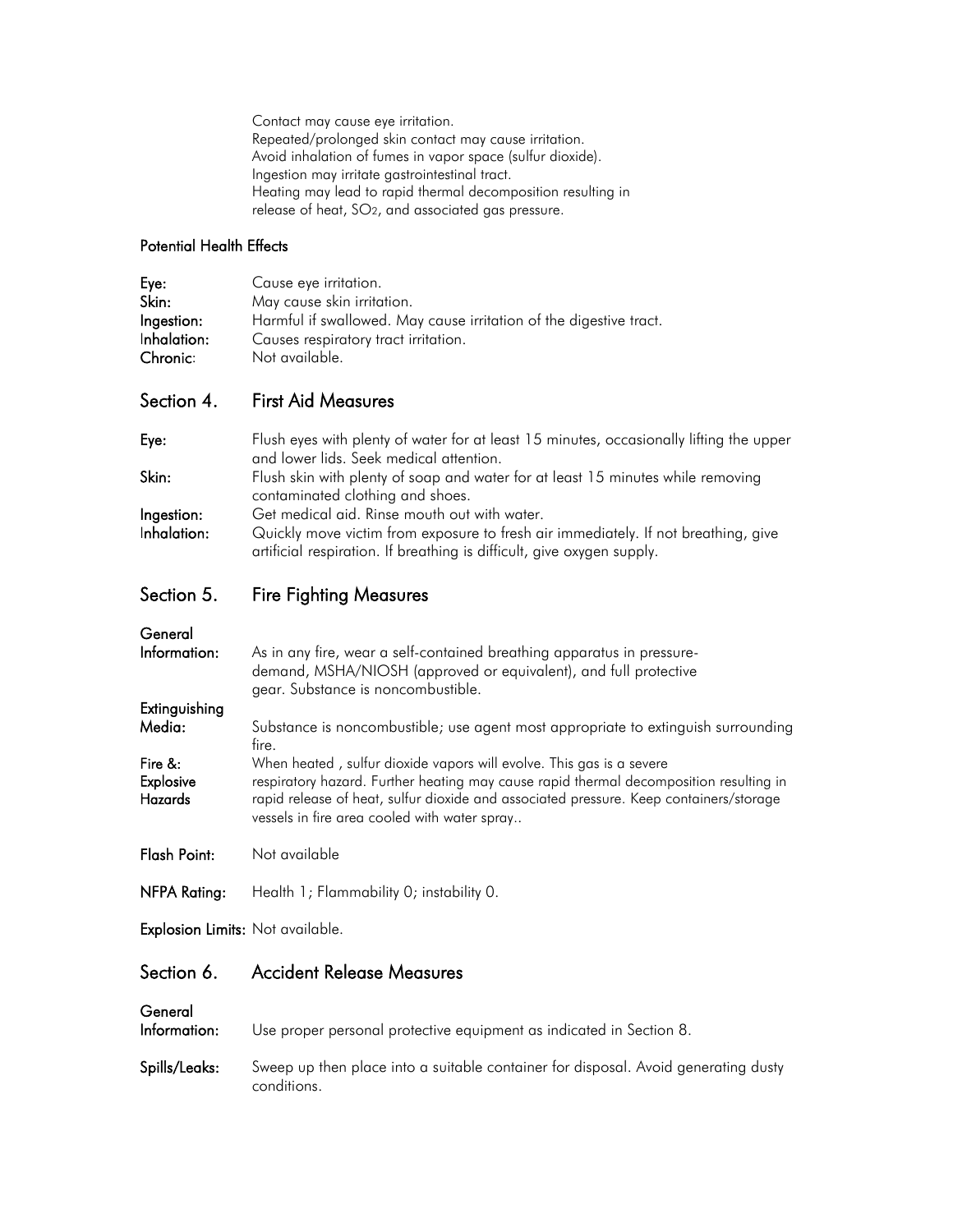### Section 7. Handling and Storage

- Handling: Wash hands thoroughly after handing. Use with adequate ventilation. Minimize dust generation and accumulation. Avoid contact with skin and eyes. Keep container tightly closed. Avoid breathing dust.
- Storage: Store in a cool, dry place. Store in a tightly closed container.

### Section 8. Exposure Control and Personal Protection

| Engineering         |                                                                                   |
|---------------------|-----------------------------------------------------------------------------------|
| Controls:           | Use adequate general or local exhaust ventilation to keep airborne concentrations |
|                     | below the permissible exposure limits.                                            |
| Eye:                | Wear safety glasses and chemical goggles if splashing is possible.                |
| Skin:               | Wear appropriate protective gloves to prevent skin exposure.                      |
| Clothing:           | Wear appropriate protective clothing to minimize contact with skin.               |
| <b>Respirators:</b> | Following the OSHA respirator regulations found in 29CFR 1910.134 or              |
|                     | European Standard EN 149.                                                         |

### Section 9. Physical and Chemical Properties

| <b>Physical State:</b>            | liquid              |
|-----------------------------------|---------------------|
| Appearance:                       | clear liquid        |
| Odor:                             | Sulfur dioxide odor |
| pH:                               | Acidic in solution  |
| Vapor Pressure:                   | Not applicable      |
| Viscosity:                        | Not applicable      |
| <b>Vapor Density:</b>             | Not applicable      |
| <b>Boiling Point:</b>             | Not applicable      |
| Freeze/Melting Point:             | Not applicable      |
| <b>Decomposition Temperature:</b> | Not applicable      |
| Solubility:                       | Soluble             |
| <b>Specific Gravity/Density:</b>  | 1.48                |

### Section 10. Stability and Reactivity

| <b>Chemical Stability:</b>               | Stable. However, may decompose if heated. Oxidazes when exposure to air.                                     |
|------------------------------------------|--------------------------------------------------------------------------------------------------------------|
|                                          | Moisture sensitive.                                                                                          |
| <b>Conditions to Avoid:</b>              | Incompatible materials, exposure to air, acids, exposure to moist air or water,<br>temperatures above 125°C. |
| Incompatibilities with                   |                                                                                                              |
| <b>Other Materials:</b>                  | Strong oxidizing agents, acids, sodium nitrate.                                                              |
| <b>Hazardous</b>                         |                                                                                                              |
| Decomposition Products: Oxides of sulfur |                                                                                                              |
| Hazardous                                |                                                                                                              |
| Polymerization:                          | Has not been reported.                                                                                       |

### Section 11. Toxicological Information

Oral: Data not available Dermal: Data not available Inhalation: Data not available